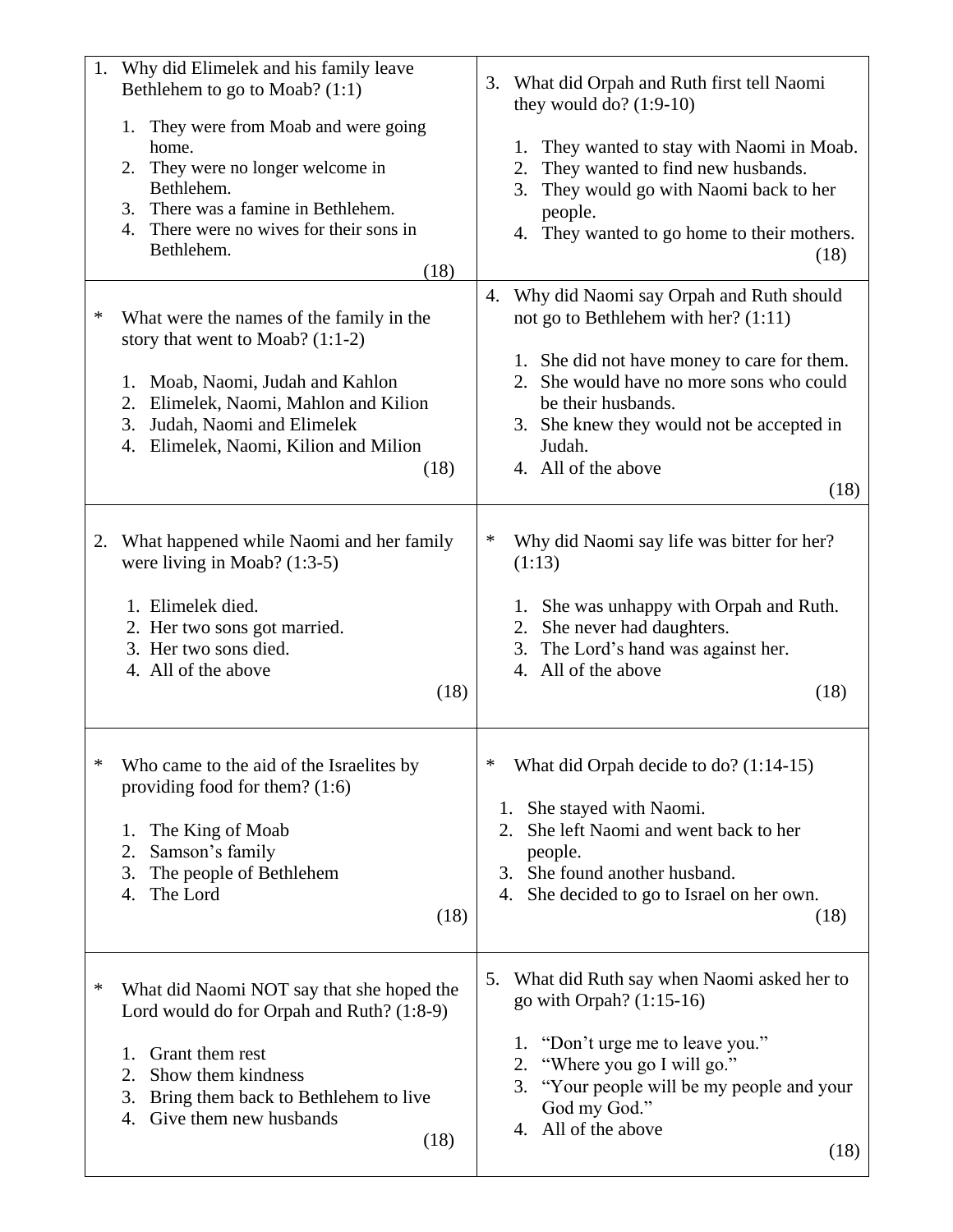|    | 3. What did Orpah and Ruth first tell Naomi<br>they would do? $(1:9-10)$<br>They wanted to stay with Naomi in Moab.<br>1.<br>They wanted to find new husbands.<br>2.<br>They would go with Naomi back to her<br>3.<br>people.<br>They wanted to go home to their mothers.<br>4.<br>(18)  | 1. | Why did Elimelek and his family leave<br>Bethlehem to go to Moab? (1:1)<br>1.<br>They were from Moab and were going<br>home.<br>They were no longer welcome in<br>2.<br>Bethlehem.<br>3. There was a famine in Bethlehem.<br>There were no wives for their sons in<br>4.<br>Bethlehem.<br>(18) |
|----|------------------------------------------------------------------------------------------------------------------------------------------------------------------------------------------------------------------------------------------------------------------------------------------|----|------------------------------------------------------------------------------------------------------------------------------------------------------------------------------------------------------------------------------------------------------------------------------------------------|
| 4. | Why did Naomi say Orpah and Ruth should<br>not go to Bethlehem with her? $(1:11)$<br>1. She did not have money to care for them.<br>2. She would have no more sons who<br>could be their husbands.<br>3. She knew they would not be accepted in<br>Judah.<br>4. All of the above<br>(18) | ∗  | What were the names of the family in the<br>story that went to Moab? (1:1-2)<br>1. Moab, Naomi, Judah and Kahlon<br>Elimelek, Naomi, Mahlon and Kilion<br>2.<br>Judah, Naomi and Elimelek<br>3.<br>Elimelek, Naomi, Kilion and Milion<br>4.<br>(18)                                            |
| ∗  | Why did Naomi say life was bitter for her?<br>(1:13)<br>She was unhappy with Orpah and Ruth.<br>1.<br>She never had daughters.<br>2.<br>3. The Lord's hand was against her.<br>4. All of the above<br>(18)                                                                               |    | 2. What happened while Naomi and her family<br>were living in Moab? $(1:3-5)$<br>1. Elimelek died.<br>2. Her two sons got married.<br>3. Her two sons died.<br>4. All of the above<br>(18)                                                                                                     |
| ∗  | What did Orpah decide to do? (1:14-15)<br>She stayed with Naomi.<br>1.<br>She left Naomi and went back to her<br>2.<br>people.<br>She found another husband.<br>3.<br>She decided to go to Israel on her own.<br>4.<br>(18)                                                              | ∗  | Who came to the aid of the Israelites by<br>providing food for them? $(1:6)$<br>The King of Moab<br>1.<br>Samson's family<br>2.<br>The people of Bethlehem<br>3.<br><b>The Lord</b><br>4.<br>(18)                                                                                              |
|    | 5. What did Ruth say when Naomi asked her to<br>go with Orpah? $(1:15-16)$<br>"Don't urge me to leave you."<br>1.<br>"Where you go I will go."<br>2.<br>"Your people will be my people and your<br>3.<br>God my God."<br>4. All of the above<br>(18)                                     | ∗  | What did Naomi NOT say that she hoped the<br>Lord would do for Orpah and Ruth? (1:8-9)<br>Grant them rest<br>1.<br>Show them kindness<br>2.<br>Bring them back to Bethlehem to live<br>3.<br>Give them new husbands<br>4.<br>(18)                                                              |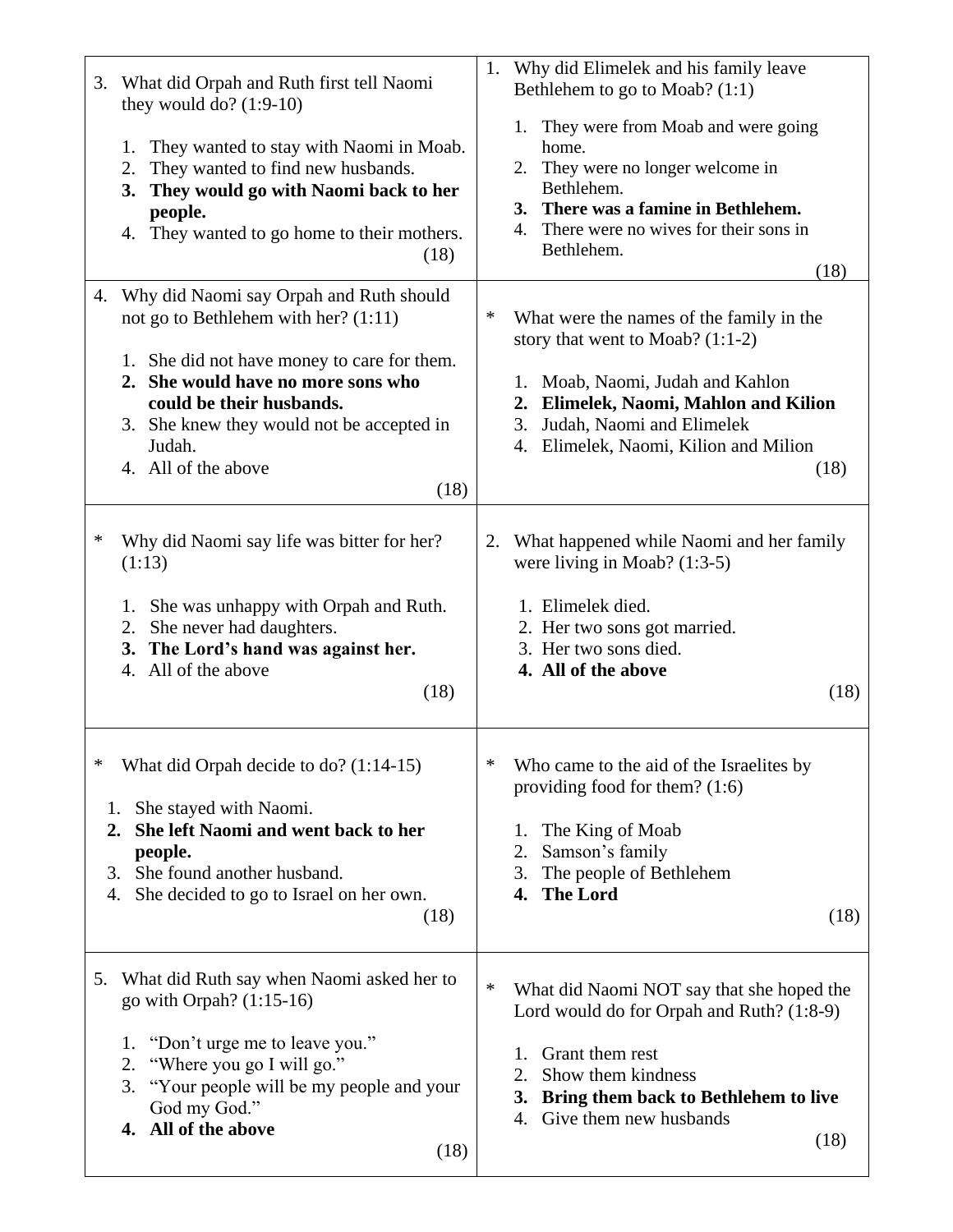| ∗ | What did Ruth decide to do? (1:18)<br>She went back to her people and her gods.<br>1.<br>She found another husband in Moab.<br>2.<br>3.<br>She was determined to go with Naomi.<br>She decided to go to Israel with Orpah.<br>4.<br>(18) | ∗<br>Finish this verse: "But Ruth replied, 'Don't urge<br>me to leave you or to turn back from you. Where<br>you go I will go, and " (Ruth 1:16)<br>1. "there I will also stay. Your God will be my<br>God."<br>"where you stay I will stay. Your people will<br>2.<br>be my people and your God my God."<br>"what you do I will do. I want to go with you."<br>3.<br>"where you stay I will stay. Your God will be<br>4.<br>my God."<br>(18) |
|---|------------------------------------------------------------------------------------------------------------------------------------------------------------------------------------------------------------------------------------------|-----------------------------------------------------------------------------------------------------------------------------------------------------------------------------------------------------------------------------------------------------------------------------------------------------------------------------------------------------------------------------------------------------------------------------------------------|
|   | 6. How did the people in Bethlehem respond<br>when Naomi and Ruth arrived? (1:19)                                                                                                                                                        |                                                                                                                                                                                                                                                                                                                                                                                                                                               |
|   | The whole town of Bethlehem was stirred.<br>1.<br>Nobody realized they had arrived.<br>2.<br>The women were angry and would not<br>3.<br>welcome them.<br>4. The men prevented them from entering<br>the town.<br>(18)                   |                                                                                                                                                                                                                                                                                                                                                                                                                                               |
|   | 7. What did the women in Bethlehem say when                                                                                                                                                                                              |                                                                                                                                                                                                                                                                                                                                                                                                                                               |
|   | Naomi and Ruth arrived? (1:19)<br>"Who is that woman with Naomi?"<br>1.<br>"Why is Naomi here? She left us ten<br>2.<br>years ago."<br>"Why would Naomi bring a Moabite with<br>3.<br>her?"<br>4. "Can this be Naomi?"<br>(18)           |                                                                                                                                                                                                                                                                                                                                                                                                                                               |
| ∗ | What did Naomi think the Lord did to her?<br>$(1:20-21)$                                                                                                                                                                                 |                                                                                                                                                                                                                                                                                                                                                                                                                                               |
|   | He made her leave Israel to go to Moab.<br>1.<br>He made her life great in a foreign land.<br>2.<br>3. He made her life bitter and brought<br>misfortune.<br>4. He made her leave Moab to go to Israel.<br>(18)                          |                                                                                                                                                                                                                                                                                                                                                                                                                                               |
|   | 8. What time of year did Naomi and Ruth arrive<br>back in Bethlehem? (1:22)                                                                                                                                                              |                                                                                                                                                                                                                                                                                                                                                                                                                                               |
|   | Planting time<br>1.<br>Harvest time<br>2.<br>3.<br>Winter time<br>Spring time<br>4.<br>(18)                                                                                                                                              |                                                                                                                                                                                                                                                                                                                                                                                                                                               |